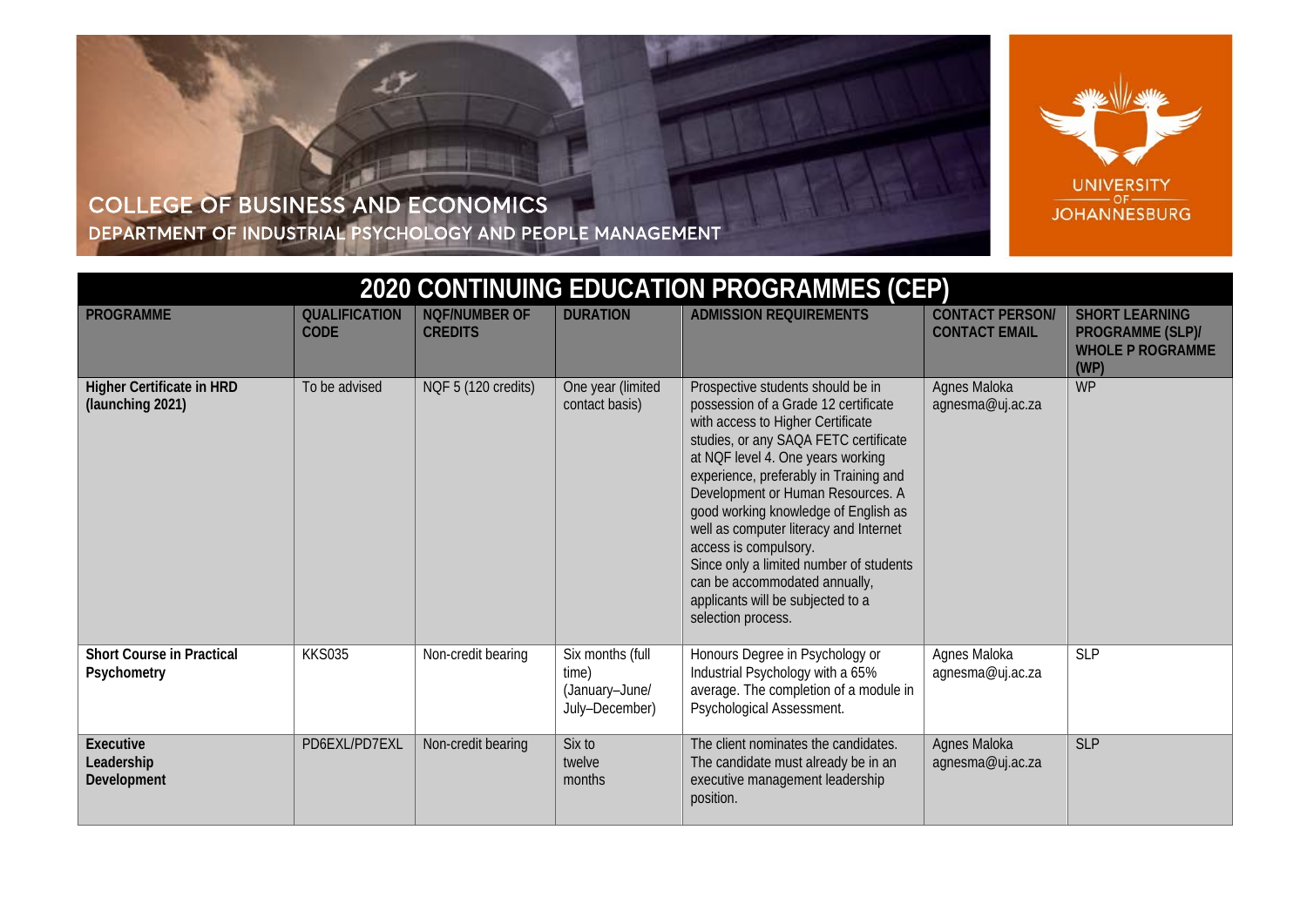| <b>PROGRAMME</b>                                      | <b>QUALIFICATION</b><br><b>CODE</b> | <b>NQF/NUMBER OF</b><br><b>CREDITS</b> | <b>DURATION</b>            | <b>ADMISSION REQUIREMENTS</b>                                                                                                                                                                                                                                                                                                                                                                                                                                  | <b>CONTACT PERSON/</b><br><b>CONTACT EMAIL</b> | <b>SHORT LEARNING</b><br>PROGRAMME (SLP)/<br><b>WHOLE P ROGRAMME</b><br>(WP) |
|-------------------------------------------------------|-------------------------------------|----------------------------------------|----------------------------|----------------------------------------------------------------------------------------------------------------------------------------------------------------------------------------------------------------------------------------------------------------------------------------------------------------------------------------------------------------------------------------------------------------------------------------------------------------|------------------------------------------------|------------------------------------------------------------------------------|
| Senior Leadership<br>Development                      | PD10SL/PD11SL                       | Non-credit bearing                     | Six to<br>twelve<br>months | The client nominates the candidates.<br>The candidate must already be in a<br>senior management leadership<br>position. Further to this, it is accepted<br>that if a candidate is provided by the<br>organisation for further senior<br>leadership development that the<br>candidate comes with certain<br>knowledge, understanding cognitive,<br>professiona and general skills required<br>for this SLP. UJ reserves the right to<br>accept nominees or not. | Agnes Maloka<br>agnesma@uj.ac.za               | <b>SLP</b>                                                                   |
| Junior Leadership<br>Development                      | PD8JLP/PD9JLP                       | Non-credit bearing                     | Six to<br>twelve<br>months | The client nominates the candidates.<br>The candidate must already be in a<br>junior management leadership position.<br>Further to this, it is accepted that if a<br>candidate is provided by the<br>organisation for further junior leadership<br>development that the candidate comes<br>with certain knowledge, understanding<br>cognitive, professional and general<br>skills required for this SLP. UJ reserves<br>the right to accept nominees or not.   | Agnes Maloka<br>agnesma@uj.ac.za               | SLP                                                                          |
| <b>Emerging Leader</b><br>- Leadership<br>Development | PD4EML/<br>PD5EML                   | Non-credit bearing                     | Six to<br>twelve<br>months | An appropriate NQF 7 level or a<br>professional degree is required.<br>Further to this a minimum three years<br>working experience is required and<br>prospective students must be<br>recommended for further leadership<br>development by their head of<br>department.                                                                                                                                                                                        | Agnes Maloka<br>agnesma@uj.ac.za               | <b>SLP</b>                                                                   |